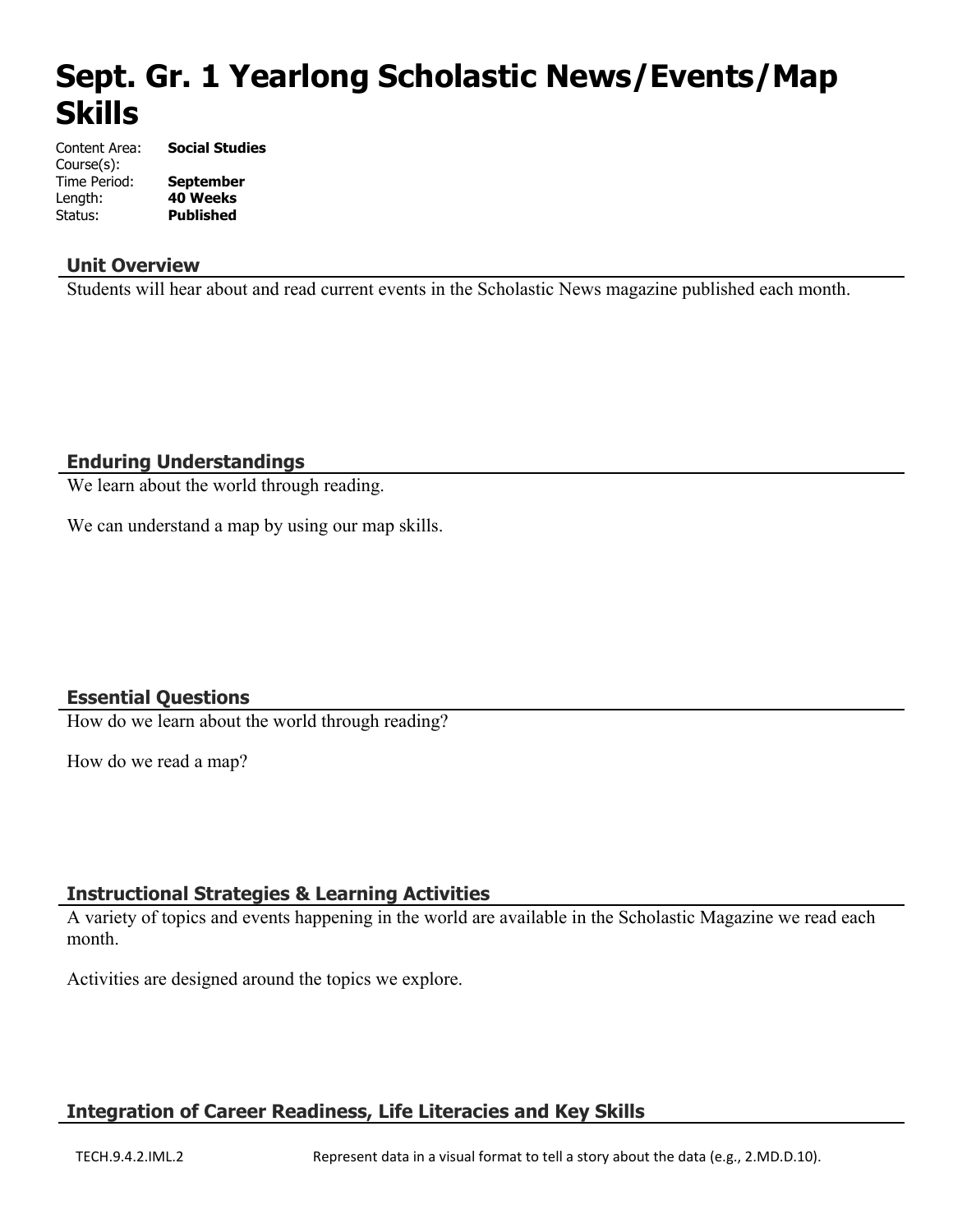| TECH.9.4.2.GCA.1 | Articulate the role of culture in everyday life by describing one's own culture and<br>comparing it to the cultures of other individuals (e.g., 1.5.2.C2a, 7.1.NL.IPERS.5,<br>7.1.NL.IPERS.6). |
|------------------|------------------------------------------------------------------------------------------------------------------------------------------------------------------------------------------------|
| TECH.9.4.2.Cl.1  | Demonstrate openness to new ideas and perspectives (e.g., 1.1.2.CR1a, 2.1.2.EH.1,<br>6.1.2. Civics CM. 2).                                                                                     |
| TECH.9.4.2.IML.4 | Compare and contrast the way information is shared in a variety of contexts (e.g., social,<br>academic, athletic) (e.g., 2.2.2.MSC.5, RL.2.9).                                                 |
| TECH.9.4.2.CI.2  | Demonstrate originality and inventiveness in work (e.g., 1.3A.2CR1a).                                                                                                                          |
| WRK.9.2.2.CAP.1  | Make a list of different types of jobs and describe the skills associated with each job.                                                                                                       |
| TECH.9.4.2.CT.3  | Use a variety of types of thinking to solve problems (e.g., inductive, deductive).                                                                                                             |

## **Technology and Design Integration**

No technology is used in these lessons.

|                   | Computer networks can be used to connect individuals to other individuals, places,<br>information, and ideas. The Internet enables individuals to connect with others<br>worldwide. |
|-------------------|-------------------------------------------------------------------------------------------------------------------------------------------------------------------------------------|
| CS.K-2.8.1.2.DA.4 | Make predictions based on data using charts or graphs.                                                                                                                              |
| CS.K-2.8.1.2.IC.1 | Compare how individuals live and work before and after the implementation of new<br>computing technology.                                                                           |
|                   | Data can be used to make predictions about the world.                                                                                                                               |
|                   | Individuals collect, use, and display data about individuals and the world around them.                                                                                             |
|                   | Computing technology has positively and negatively changed the way individuals live and<br>work (e.g., entertainment, communication, productivity tools).                           |
| CS.K-2.8.1.2.DA.3 | Identify and describe patterns in data visualizations.                                                                                                                              |
| CS.K-2.8.1.2.CS.1 | Select and operate computing devices that perform a variety of tasks accurately and<br>quickly based on user needs and preferences.                                                 |
|                   | Individuals use computing devices to perform a variety of tasks accurately and quickly.<br>Computing devices interpret and follow the instructions they are given literally.        |

# **Interdisciplinary Connections**

| LA.RI.1.1 | Ask and answer questions about key details in a text.                                                                                         |
|-----------|-----------------------------------------------------------------------------------------------------------------------------------------------|
| LA.RI.1.2 | Identify the main topic and retell key details of a text.                                                                                     |
| LA.RI.1.3 | Describe the connection between two individuals, events, ideas, or pieces of information<br>in a text.                                        |
| LA.RI.1.4 | Ask and answer questions to help determine or clarify the meaning of words and phrases<br>in a text.                                          |
| LA.RI.1.6 | Distinguish between information provided by pictures or other illustrations and<br>information provided by the words in a text.               |
| LA.RI.1.7 | Use the illustrations and details in a text to describe its key ideas.                                                                        |
| LA.RI.1.8 | Identify the reasons an author gives to support points in a text and explain the application<br>of this information with prompting as needed. |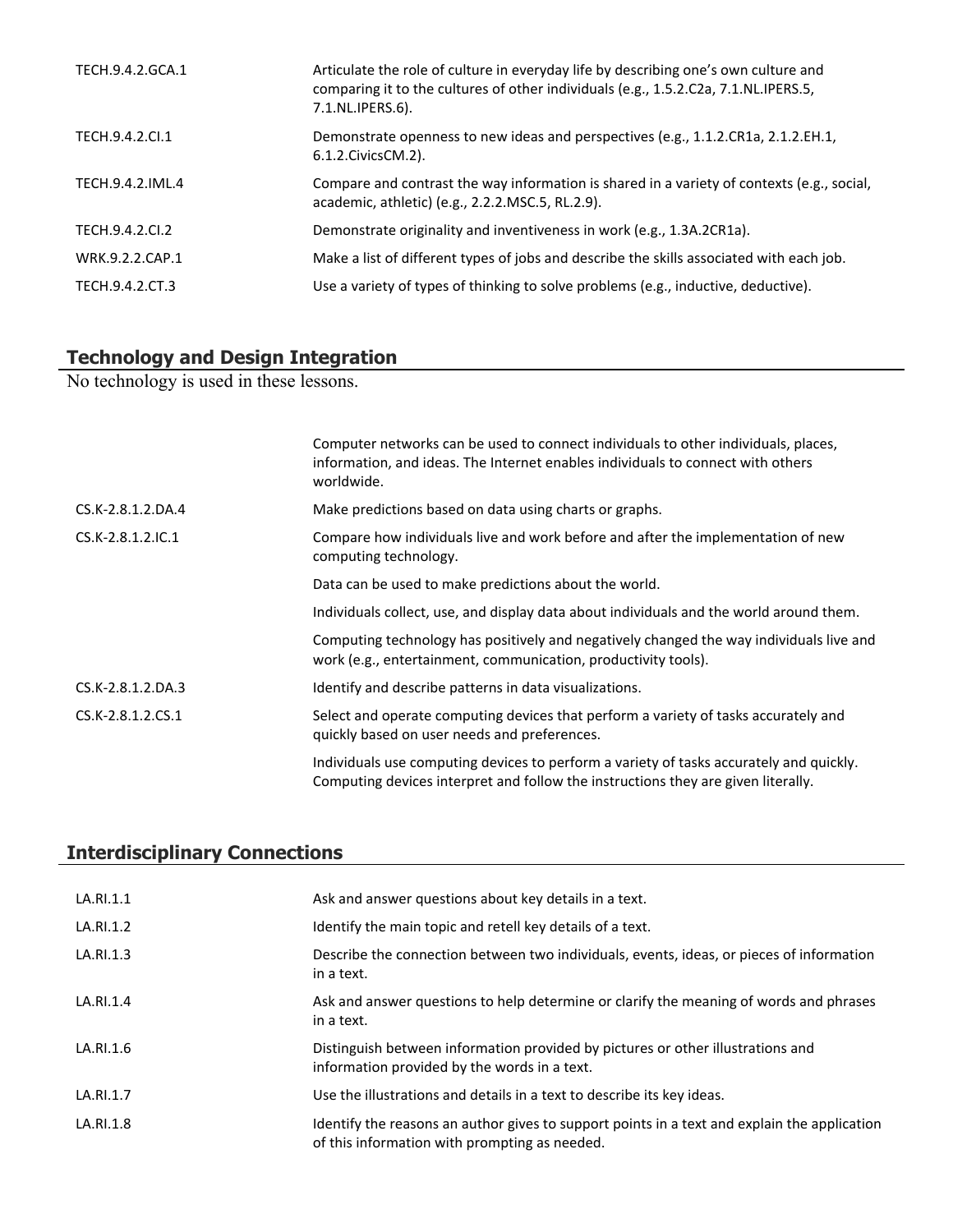| LA.W.1.1    | Write opinion pieces in which they introduce the topic or name the book they are writing<br>about, state an opinion, supply a reason for the opinion, and provide some sense of<br>closure. |
|-------------|---------------------------------------------------------------------------------------------------------------------------------------------------------------------------------------------|
| LA.RI.1.9   | Identify basic similarities in and differences between two texts on the same topic (e.g., in<br>illustrations, descriptions, or procedures).                                                |
| LA.RI.1.10  | With prompting and support, read informational texts at grade level text complexity or<br>above.                                                                                            |
| LA.SL.1.1.A | Follow agreed-upon norms for discussions (e.g., listening to others with care, speaking one<br>at a time about the topics and texts under discussion).                                      |
| LA.SL.1.1.B | Build on others' talk in conversations by responding to the comments of others through<br>multiple exchanges.                                                                               |
| LA.SL.1.1.C | Ask questions to clear up any confusion about the topics and texts under discussion.                                                                                                        |

# **Differentiation**

- Understand that gifted students, just like all students, come to school to learn and be challenged.
- Pre-assess your students. Find out their areas of strength as well as those areas you may need to address before students move on.
- Consider grouping gifted students together for at least part of the school day.
- Plan for differentiation. Consider pre-assessments, extension activities, and compacting the curriculum.
- Use phrases like "You've shown you don't need more practice" or "You need more practice" instead of words like "qualify" or "eligible" when referring to extension work.
- Encourage high-ability students to take on challenges. Because they're often used to getting good grades, gifted students may be risk averse.

#### **Definitions of Differentiation Components**:

- o Content the specific information that is to be taught in the lesson/unit/course of instruction.
- o Process how the student will acquire the content information.
- o Product how the student will demonstrate understanding of the content.
- o Learning Environment the environment where learning is taking place including physical location and/or student grouping

#### **Differentiation occurring in this unit:**

Students will recieve individual support or challenges as needed with the curriculum materials.

#### **Modifications & Accommodations**

Refer to QSAC EXCEL SMALL SPED ACCOMMOCATIONS spreadsheet in this discipline.

#### **Modifications and Accommodations used in this unit:**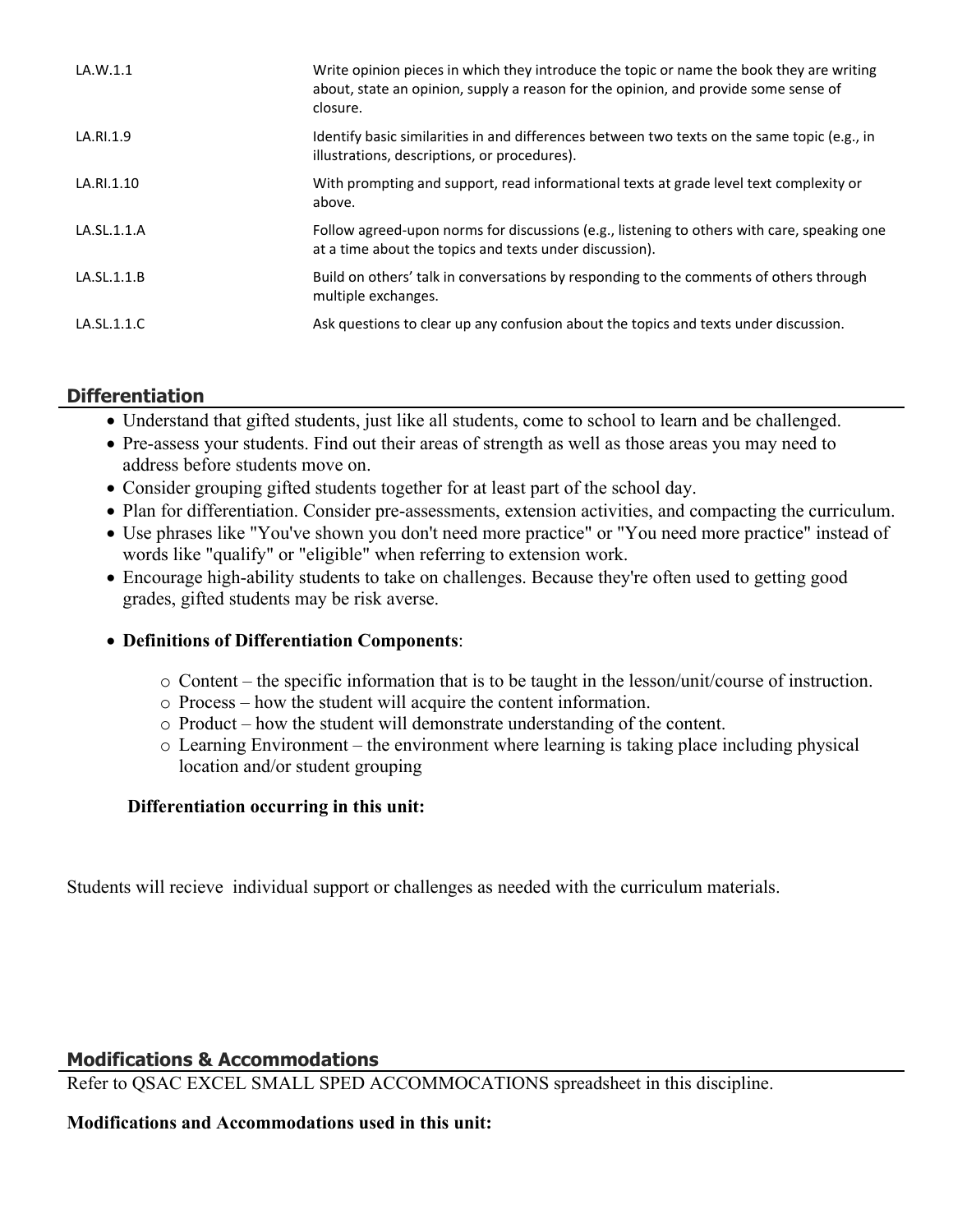IEP and 504 Accommodations will be utilized.

#### **Benchmark Assessments**

**Benchmark Assessments** are given periodically (e.g., at the end of every quarter or as frequently as once per month) throughout a school year to establish baseline achievement data and measure progress toward a standard or set of academic standards and goals.

#### **Schoolwide Benchmark assessments:**

Aimsweb benchmarks 3X a year

Linkit Benchmarks 3X a year

DRA

#### **Additional Benchmarks used in this unit:**

Teacher made assessements will monitor growth over time.

#### **Formative Assessments**

Assessment allows both instructor and student to monitor progress towards achieving learning objectives, and can be approached in a variety of ways. **Formative assessment** refers to tools that identify misconceptions, struggles, and learning gaps along the way and assess how to close those gaps. It includes effective tools for helping to shape learning, and can even bolster students' abilities to take ownership of their learning when they understand that the goal is to improve learning, not apply final marks (Trumbull and Lash, 2013). It can include students assessing themselves, peers, or even the instructor, through writing, quizzes, conversation, and more. In short, formative assessment occurs throughout a class or course, and seeks to improve student achievement of learning objectives through approaches that can support specific student needs (Theal and Franklin, 2010, p. 151).

#### **Formative Assessments used in this unit:**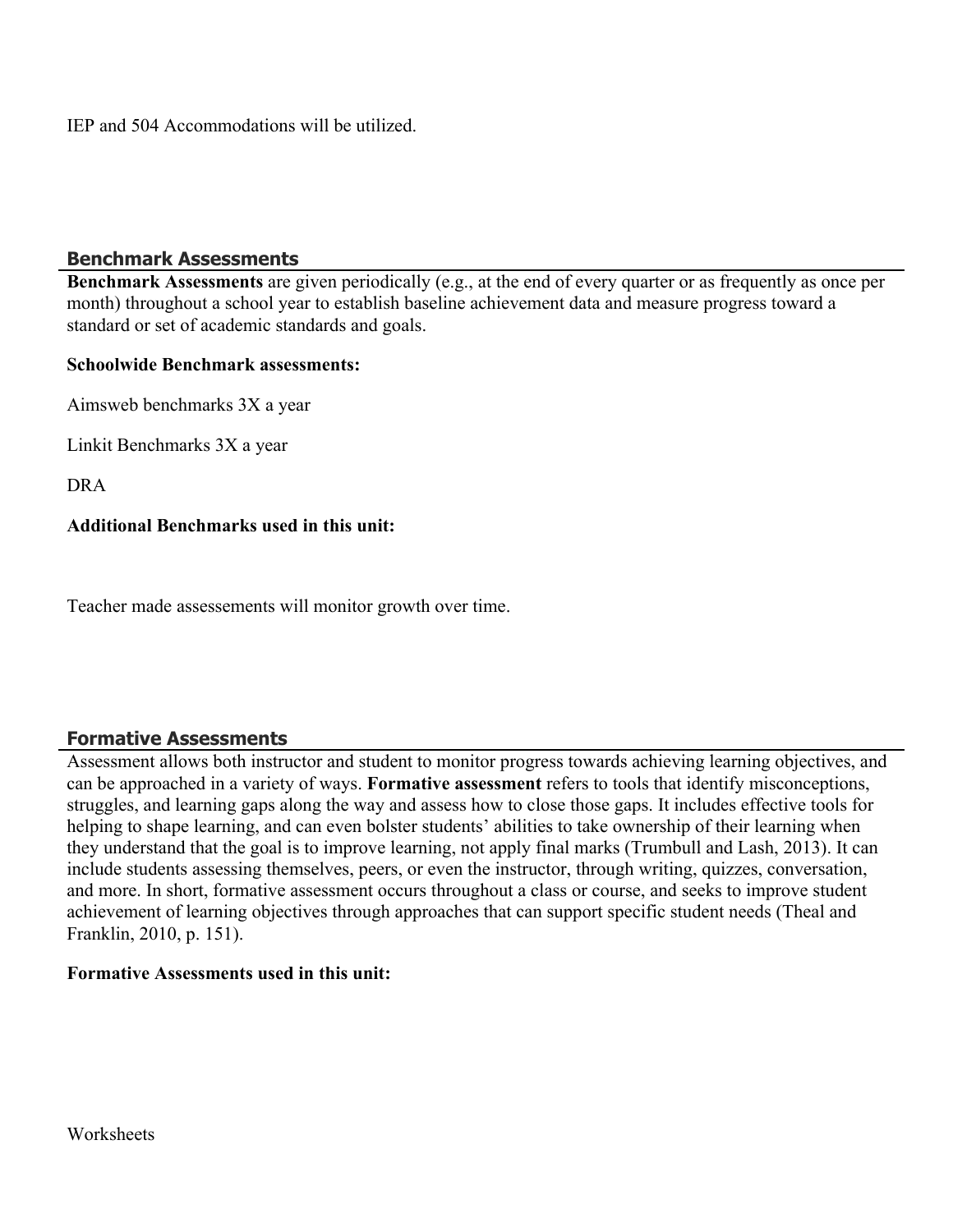# **Summative Assessments**

**Summative assessments** evaluate student learning, knowledge, proficiency, or success at the conclusion of an instructional period, like a unit, course, or program. Summative assessments are almost always formally graded and often heavily weighted (though they do not need to be). Summative assessment can be used to great effect in conjunction and alignment with formative assessment, and instructors can consider a variety of ways to combine these approaches.

## **Summative assessments for this unit:**

Worksheets

Projects

# **Instructional Materials**

Scholastic Magazine

Art supplies as needed

# **Standards**

| SOC.6.1.2. Civics PI.1 | Describe roles and responsibilities of community and local government leaders (e.g.,<br>mayor, town council).                                                                                        |
|------------------------|------------------------------------------------------------------------------------------------------------------------------------------------------------------------------------------------------|
| SOC.6.1.2.GeoSV.1      | Use maps to identify physical features (e.g., continents, oceans, rivers, lakes, mountains).                                                                                                         |
| SOC.6.1.2.CivicsPI.2   | Investigate the importance of services provided by the local government to meet the<br>needs and ensure the safety of community members.                                                             |
| SOC.6.1.2. Civics CM.2 | Use examples from a variety of sources to describe how certain characteristics can help<br>individuals collaborate and solve problems (e.g., open-mindedness, compassion, civility,<br>persistence). |
| SOC.6.3.2.GeoGI.2      | Collect data and consider sources from multiple perspectives to become informed about<br>an environmental issue and identify possible solutions.                                                     |
| SOC.6.1.2. HistoryCC.3 | Make inferences about how past events, individuals, and innovations affect our current<br>lives.                                                                                                     |
| SOC.6.1.2. Civics CM.3 | Explain how diversity, tolerance, fairness, and respect for others can contribute to<br>individuals feeling accepted.                                                                                |